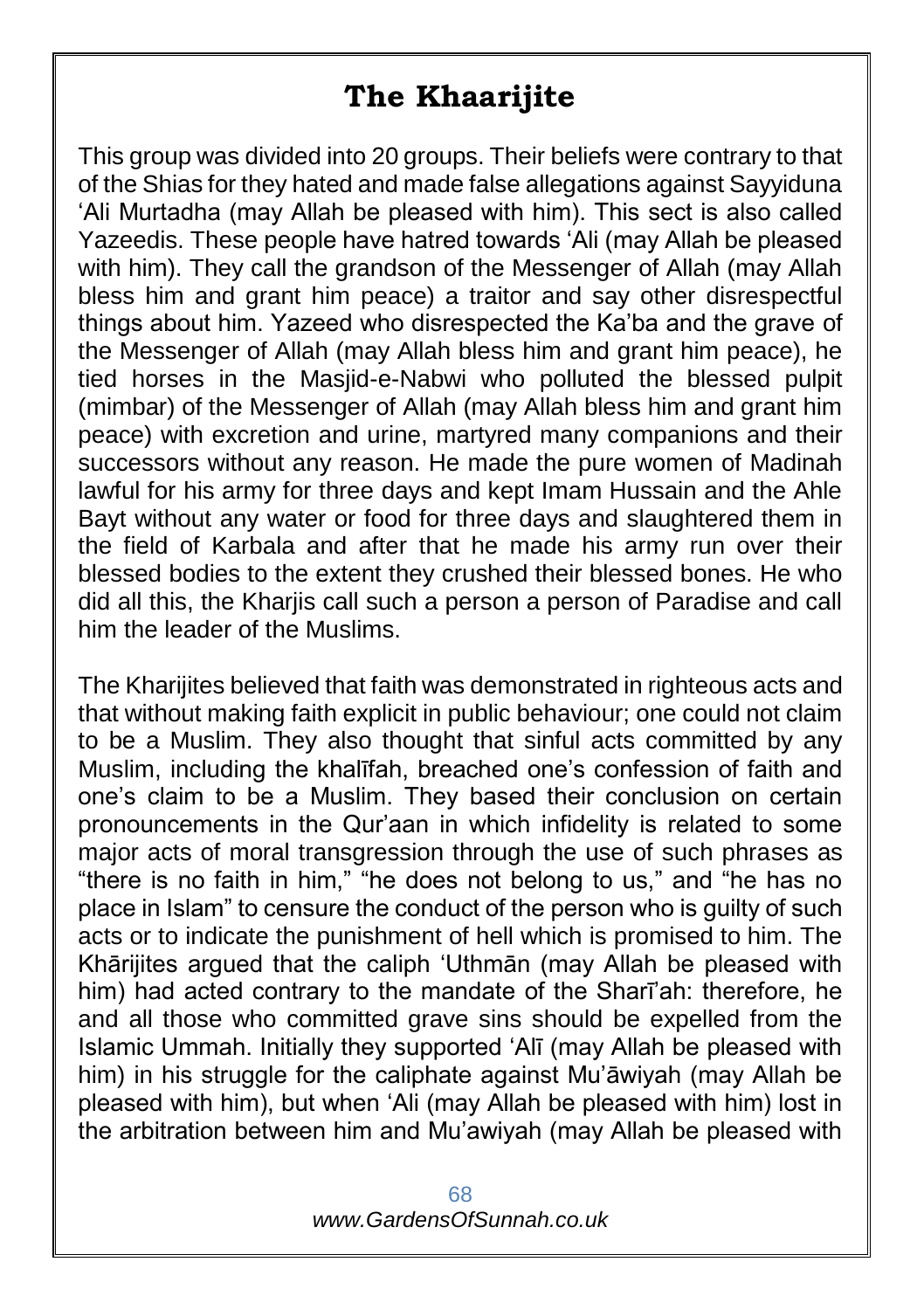him) on the matter of the caliphate, the Khārijites withdrew from his forces to form a separate sect.

The Deobandis /Wahabis / Najdi / Salafi /Ahle Hadith / Khilafa / Hifz-ut-Tahrir etc. group are also considered as one of the offshoots of the Khaarijites, however, not all of these offshoots share the same beliefs. hence very deceiving. May Allah (The Exalted) protect us from the misguided sects and give us the Ahle Sunnah the steadfastness on Imaan and death with Imaan, Aameen.

## **Other Major Different Sects**

**NAJAARIYAHS**: They were divided into 3 groups. Although certain of their actions were in accordance with the Ahle Sunnah Wa Jaamah, they declared that the Qur'aan was a creation, thereby excluding themselves from the majority of the Ahle Sunnah Wa Jamaah.

**JABARRIYAHS**: They considered man to be absolutely helpless without even having the power to do good.

**MUSHABBAHS**: This group is notorious for associating one thing with the other. They believed that Almighty Allah was similar to the human in physical attributes. They also believed that it was possible for Almighty Allah to be imprisoned within a human body.

**MARJIYAHS**: They were divided into 5 groups. They believed that if a person possessed Imaan, then there was no such thing as sin. In other words, they say that man is sinless.

In contrast to the Khārijites, the Murji'ites believed that mere affirmation of faith by professing the Shahādah was enough to ensure salvation for a person in the next life. In other words, even if a Muslim commits a number of sins in his life, he will still not go to hell; but his place in the hereafter will be somewhat inferior to that of a more virtuous Muslim. The Murji'ites held that outward acts of faith and sin could not be judged except insofar as they affected the common good. They believed that commission of sin did not imply that the sinner should be expelled from the community. Consequently, they thought that the decision regarding the caliph 'Uthmān's or any Muslim's status as a believer or sinner must

*www.GardensOfSunnah.co.uk*

<sup>69</sup>